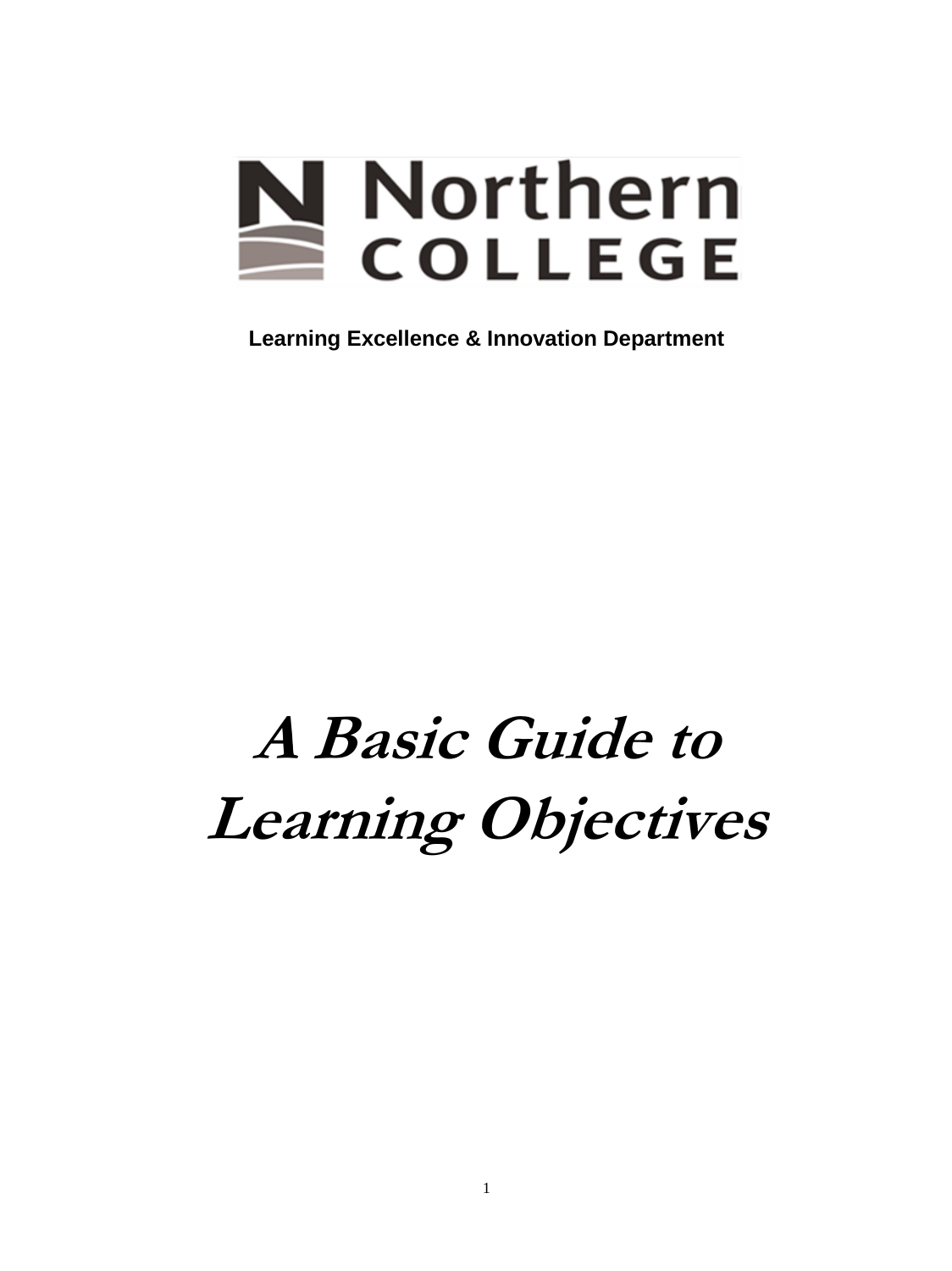### **Learning Objectives, 101**

Take a moment and think about a course or training session that you have attended in the past or that you currently teaching. Identify one skill that you think would be essential to know or do by the end of this learning period. If you are able to do this, then you are beginning to construct a learning objective.

Learning objectives are statements that describe significant and essential learning that learners have achieved, and can reliably demonstrate at the end of a course or program. In other words, learning objectives identify what the learner will know and be able to do by the end of a course or program.

Spady, (1994), an educational researcher who spearheaded the development of objectives-based education, suggests that the ability to demonstrate learning is the key point. This demonstration of learning involves a performance of some kind in order to show significant learning, or learning that matters. He claims that significant content is essential, but that content alone is insufficient as an objective. Rather, knowledge of content must be manifested through a demonstration process of some kind.

Learning objectives refer to observable and measurable

- knowledge
- skills
- attitudes

#### **Characteristics of Learning Objectives Statements**

Learning objectives should:

- reflect broad conceptual knowledge and adaptive vocational and generic skills
- **F** reflect essential knowledge, skills or attitudes;
- **ficus on results of the learning experiences;**
- **F** reflect the desired end of the learning experience, not the means or the process;
- represent the minimum performances that must be achieved to successfully complete a course or program;
- answer the question, "Why should a student take this course anyway?"

Learning objectives statements may be considered to be exit behaviors.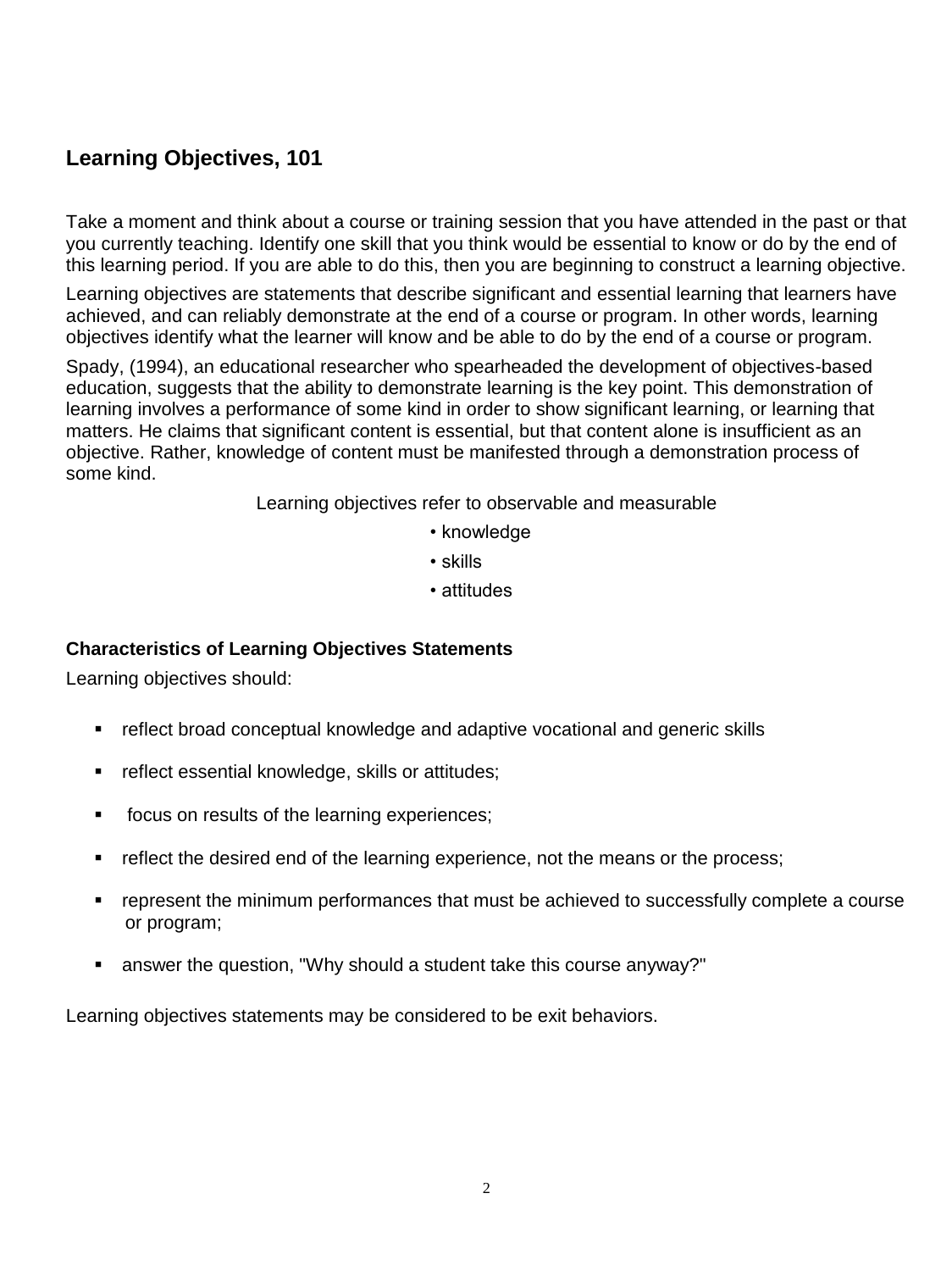#### **Guidelines for Writing Course Learning Objectives**

Learning objectives written at the course level should:

- state clear expectations learners know what they have to do to demonstrate that they have achieved the learning objectives;
- represent culminating performances of learning and achievement; ( meaning the highest stage of development, or exit, end performance)
- describe performances that are significant, essential, and verifiable; (meaning that performances can be verified or observed in some way and that they represent more than one small aspect of behaviour; this also means that the performance is considered to be essential for success in the course)
- **PEDIEREM** preferably state only ONE performance per objective;
- refer to learning that is transferable; (meaning that the learning can readily be transferred from a class to a work place environment, or from one workplace environment to another, etc.)
- not dictate curriculum content; (meaning that there could be a number of different ways to achieve the objective.)
- **F** reflect the overriding principles of equity and fairness and accommodate the needs of diverse learners.
- represent the minimal acceptable level of performance that a student needs to demonstrate in order to be considered successful.

#### **Anatomy of Learning Objectives**

Learning Objective statements may be broken down into three main components:

- 1. an action word that identifies the performance to be demonstrated;
- 2. a learning statement that specifies what learning will be demonstrated in the performance;
- 3. a broad statement of the criterion or minimum standard for acceptable performance.

**By the end of this session, the learners will be able to: Action Word -> Learning -> Criteria**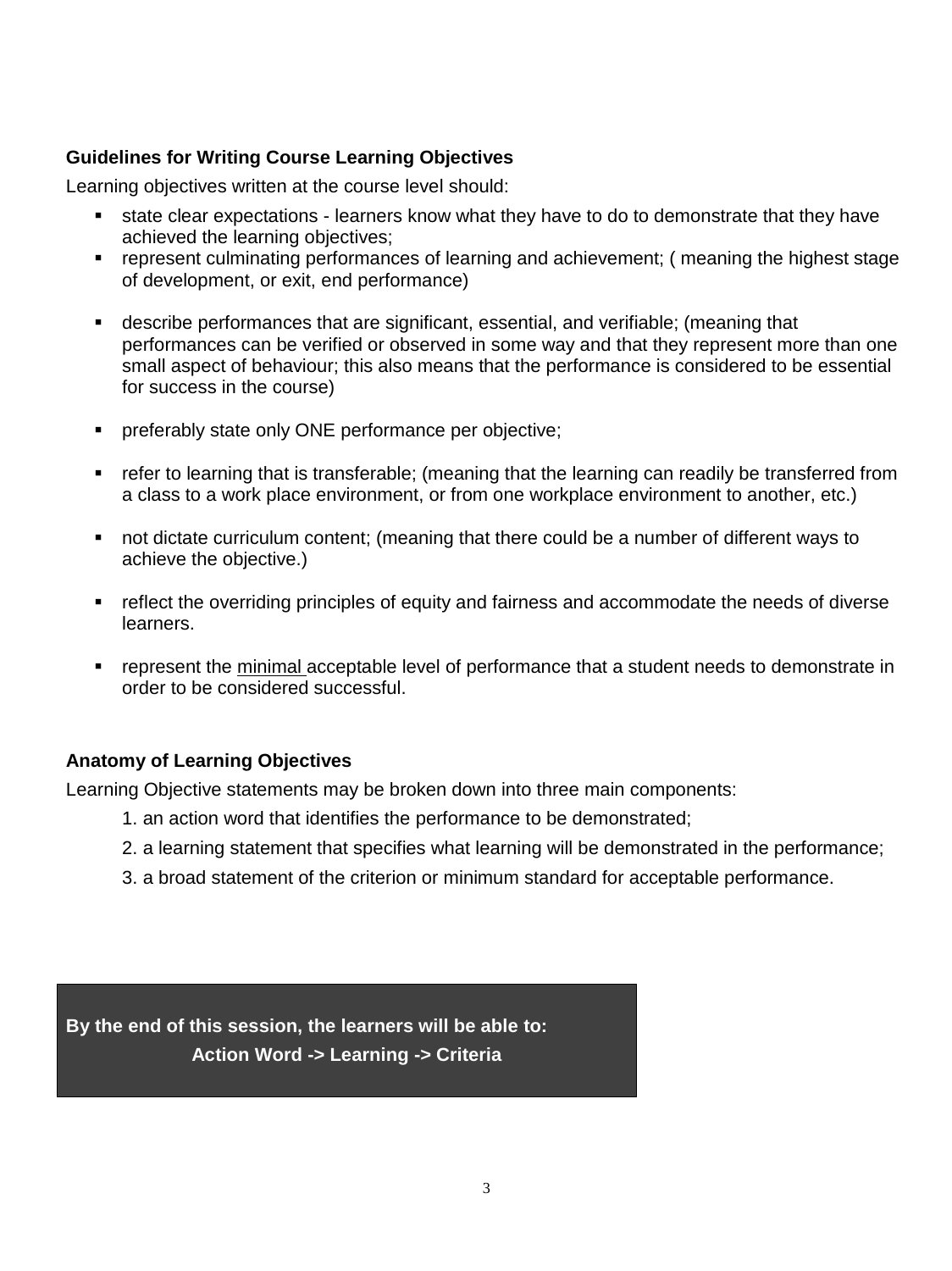#### *Are They Effective Objectives?*

- 1) Once you have written your objectives, ask yourself: "**How will I evaluate the achievement of this learning objective?**" and "**How well do attendees have to do to demonstrate achievement (mastery) of the objective?** (standard)"
- 2) Remember the acronym, **SMART**, when writing learning objectives:
	- **S**  Specific **M** – Measurable **A** – Achievable **R** – Relevant **T** – Timely

Verbs to **avoid** when writing learning objectives include:

| Understand | Enjoy       |
|------------|-------------|
| Perceive   | Realize     |
| Know       | Be aware of |

#### Instead try **SMART** verbs:

| Demonstrate | Develop   | Analyze | <b>Express</b> | Evaluate  |
|-------------|-----------|---------|----------------|-----------|
| Organize    | Create    | Write   | Plan           | Apply     |
| Produce     | Implement | Compile | Incorporate    | Construct |